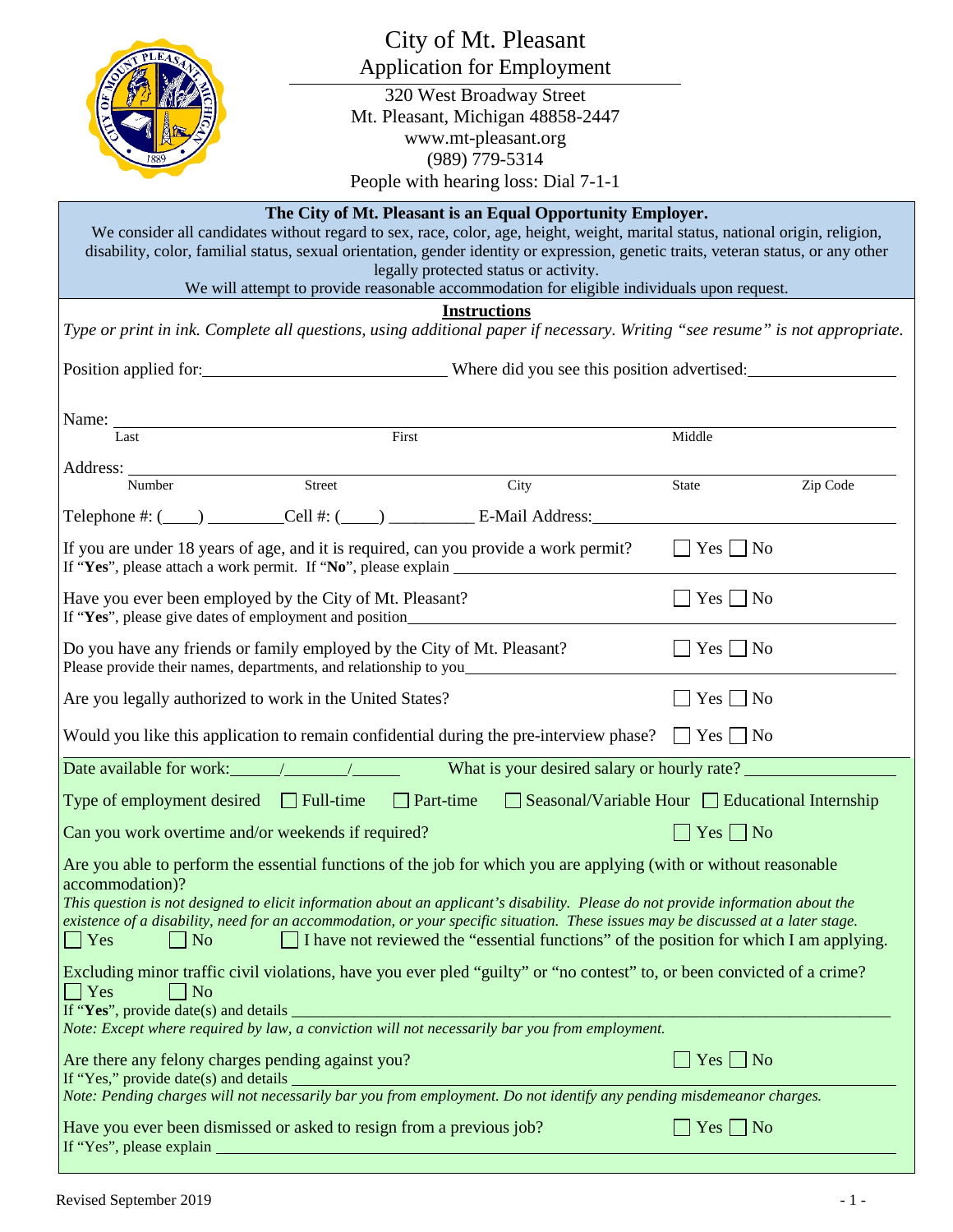## **Employment History**

List your employment history for the past 10 years, starting with your current or most recent employer. *Note: A less-than-honorable discharge from the U.S. Armed Forces is not an absolute bar to employment, depending on the nature of the job sought. Further, a medical discharge from the U.S. Armed Forces will have no impact on your employment chances unless you are unable to perform the essential functions of the job for which you have applied with or without a reasonable accommodation.*

| <b>Starting Job Title/Final Job Title</b>     | Dates employed (Month/Year)                                     |
|-----------------------------------------------|-----------------------------------------------------------------|
| Company Name and Immediate Supervisor         | From: $\sqrt{ }$ To: $\sqrt{ }$                                 |
|                                               | Starting Hourly Salary \$                                       |
| <b>Address</b>                                | Bonus/Commission/Other? \$                                      |
| Telephone #<br>City, State, Zip               | Final Hourly Salary \$                                          |
|                                               | Bonus/Commission/Other? \$                                      |
| Describe the type of work performed           |                                                                 |
|                                               |                                                                 |
| Reason for leaving:                           |                                                                 |
|                                               | May we contact this employer for reference $\Box$ Yes $\Box$ No |
| Starting Job Title/Final Job Title            | Dates employed (Month/Year)                                     |
|                                               | From: $\sqrt{ }$ To: $\sqrt{ }$                                 |
| Company Name and Immediate Supervisor         | Starting Hourly Salary \$                                       |
| Address                                       | Bonus/Commission/Other? \$                                      |
|                                               |                                                                 |
| Telephone #<br>City, State, Zip               | $Final$ $[$ Hourly $[$ Salary \$<br>Bonus/Commission/Other? \$  |
| Describe the type of work performed           |                                                                 |
|                                               | Average hours worked per week:                                  |
|                                               | Number of employees supervised:                                 |
| Reason for leaving:                           |                                                                 |
|                                               | May we contact this employer for reference $\Box$ Yes $\Box$ No |
| <b>Starting Job Title/Final Job Title</b>     | Dates employed (Month/Year)<br>From: $\angle$ To: $\angle$      |
| Company Name and Immediate Supervisor         |                                                                 |
|                                               | Starting Hourly Salary \$                                       |
| <b>Address</b>                                | Bonus/Commission/Other? \$                                      |
| Telephone #<br>City, State, Zip               | Final Hourly Salary \$                                          |
|                                               | Bonus/Commission/Other? \$                                      |
| Describe the type of work performed           |                                                                 |
|                                               |                                                                 |
| Reason for leaving:                           |                                                                 |
|                                               | May we contact this employer for reference $\Box$ Yes $\Box$ No |
| <b>Starting Job Title/Final Job Title</b>     | Dates employed (Month/Year)                                     |
|                                               | From: $\sqrt{ }$ To: $\sqrt{ }$                                 |
| Company Name and Immediate Supervisor         | $Starting \tIW$ Hourly $Isalary \tIW$                           |
| Address                                       | Bonus/Commission/Other? \$                                      |
|                                               |                                                                 |
|                                               |                                                                 |
| Telephone $\overline{\#}$<br>City, State, Zip | $\Box$ Hourly $\Box$ Salary \$<br>Final                         |
| Describe the type of work performed           | Bonus/Commission/Other? \$                                      |
|                                               |                                                                 |
|                                               |                                                                 |
| Reason for leaving:                           | May we contact this employer for reference $\Box$ Yes $\Box$ No |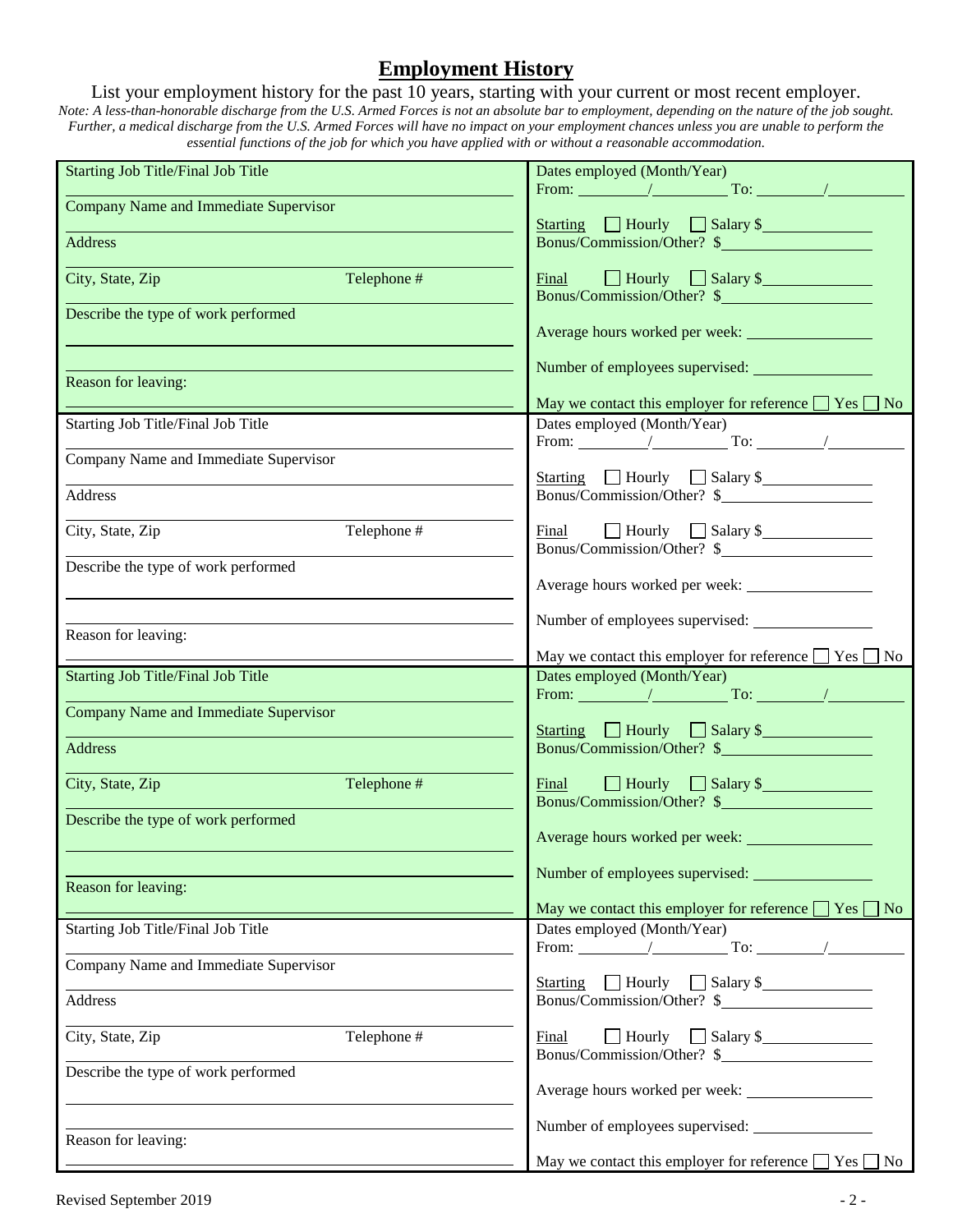|  |  |  |  | For positions listed in your employment history, please identify any aliases or alternative names used: |  |
|--|--|--|--|---------------------------------------------------------------------------------------------------------|--|
|  |  |  |  |                                                                                                         |  |

Please explain any gaps in your employment, other than those caused by personal illness, injury, or disability:

#### **Computer Skills** – Indicate software titles and list skill level as either **N** for Novice, **I** for Intermediate, or **E** for Expert

| Word Processing | Skill Level | Internet     | Skill Level |
|-----------------|-------------|--------------|-------------|
| Spreadsheet     | Skill Level | Graphics     | Skill Level |
| Presentation    | Skill Level | Typing (WPM) | Skill Level |
| E-Mail          | Skill Level | Ten Key      | Skill Level |
| Database        | Skill Level | Other:       | Skill Level |

| Skill Level |
|-------------|
| Skill Level |
| Skill Level |
| Skill Level |
| Skill Level |
|             |

Summarize any special training, accomplishments, professional memberships, skills, licenses, and/or certificates (CDL, MCOLES, military experience, trade specific licenses, CPR) that may assist you in performing the position for which you are applying:

# **Educational Background**

| Highest grade completed in high school<br>8<br>9 10 11 12 GED<br>Did you graduate? $\Box$ Yes $\Box$ No | Name of High School | Location           |                                                      |
|---------------------------------------------------------------------------------------------------------|---------------------|--------------------|------------------------------------------------------|
| College, University, Vocational,<br>Trade, or Technical School                                          | Areas of Study      | Degree or<br>Trade | <b>Credit hours</b><br>completed or<br>documentation |
|                                                                                                         |                     |                    |                                                      |
|                                                                                                         |                     |                    |                                                      |
|                                                                                                         |                     |                    |                                                      |
|                                                                                                         |                     |                    |                                                      |

## **References**

Provide the name, relationship, and telephone number of five non-related school, business or work references.

| <b>NAME</b> | <b>TITLE</b> | <b>RELATIONSHIP</b> | <b>TELEPHONE</b> | # OF YEARS<br><b>KNOWN</b> |
|-------------|--------------|---------------------|------------------|----------------------------|
|             |              |                     |                  |                            |
|             |              |                     |                  |                            |
|             |              |                     |                  |                            |
|             |              |                     |                  |                            |
|             |              |                     |                  |                            |